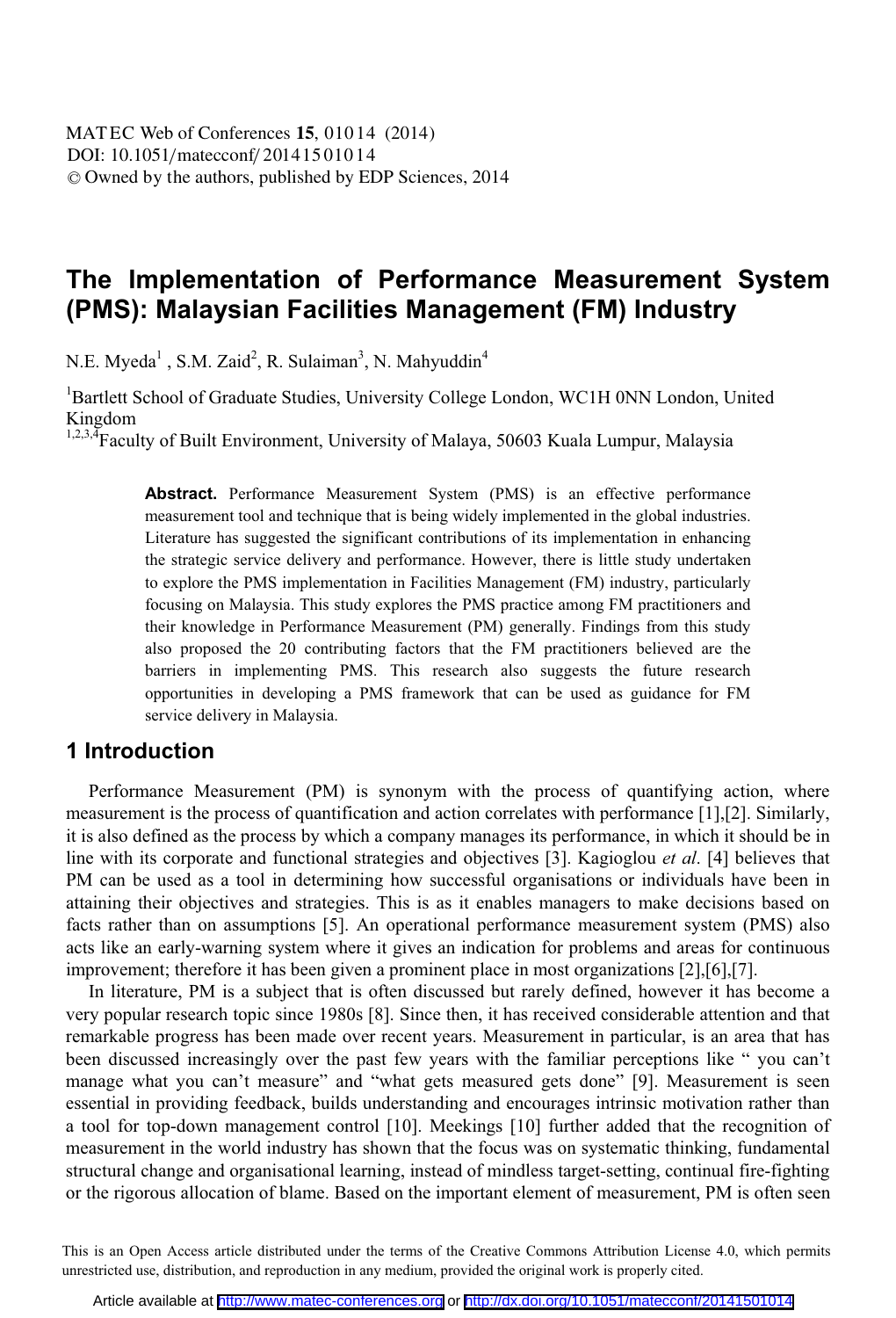#### MATEC Web of Conferences

as an effective tool to increase the competitiveness and profitability of manufacturing companies through the support and encouragement of productivity improvements. According to Cain [11], PM is used as the first stage of any improvement process, which benefits the end users with lower prices and the organisations with higher profit margins and at the same time, enhancing the product quality, and PM with appropriate metrics can quantify both the efficiency and effectiveness of action [1].

PMS has started around the 1860s and 1870s (1). They were first developed based on simple yet straight-forward objectives that were to monitor and maintain the organisational processes aiming to achieve the goals and objectives of the organisations [12]. It is also seen as the comparison of results against expectations with the implied objective of learning to do better [13]. PMS are compared in terms of how easily they are derived from strategic objectives, how easy they are to understand and also whether they help provide a long-term view of performance [8].

 However, there are negative effects from PM that are based on complicated and excessive performance measures [6]. This has caused problems with investment and the commitment of people involved through the consumption of a lot of time and the limiting of the freedom of managers due its rigidity and inflexibility. Therefore, a PMS that has sound and appropriate performance measurements is most likely to maximise potential positive benefits. According to Tangen [14], in order for PM to be effective, the measurements must be derived from strategic objectives to ensure that employee behaviour is consistent with corporate goals. They also must provide timely, relevant and accurate feedback, from both a long-term and short-term perspective and should be undertaken in ways that are easily understood by those whose performance is being evaluated.

Previous research normally focuses only on the content of strategic PMS for other industries in general, but not specifically on Facilities Management (FM). The requirements identified for effective measures of PMS are mostly suitable to cater for manufacturing industries. In 1998, Cotts defined Facilities Management (FM) as a managerial practice that integrates the principles of business administration, architecture, and the behavioural and engineering sciences to ensure effectiveness of all these procedures. It exists to support the core business that is the preliminary goal-seeking activities of the enterprise [9]. She further signifies the role of FM in facilitating organisational performance and thereby in providing competitive advantage is widely acknowledged. FM is gaining an increasing importance in the sector of business process outsourcing, but stemmed from the practitioners' experience, there is a lack of a significant theoretical foundation based on empirical evidences about the PM [15].

PM indicates where the organisation is heading; therefore it is also perceived as the language of process for one organisation [16]. Performance relates to building's ability to contribute to fulfilling the functions of its intended use [17]. In order for PM to function effectively, the emphasis must be given to the organisation, process and also job or performer itself [18]. However, Pintelon and Van Puyvelde [19] argue that for service operation, the performance will depend on the perspective applied for instance accountants will think of maintenance in term of costs, top management often is only interested in budget performance, engineers will focus on techniques, production will see performance in terms of equipment availability and support responsiveness.

Despite the different perspectives among the management personnels and officers involved, it is observed that companies using an integrated balanced performance measurement system perform better than those that do not measure their performance [20];[21]. FM can be strategic in managing business support functions and operational, concentrating on the detailed operational activities of the organisation [22]. It also embraces every part of organisation activities, and can be seen as a series of inter-related activities involving the co-ordination of all efforts relating to planning, designing and managing an organisation's physical resources [23]. Facilities represent a substantial percentage of most organisation's assets and their operating costs; thus it is hardly surprising that performance appraisal in FM is becoming a formal and regular part of the FM process [24].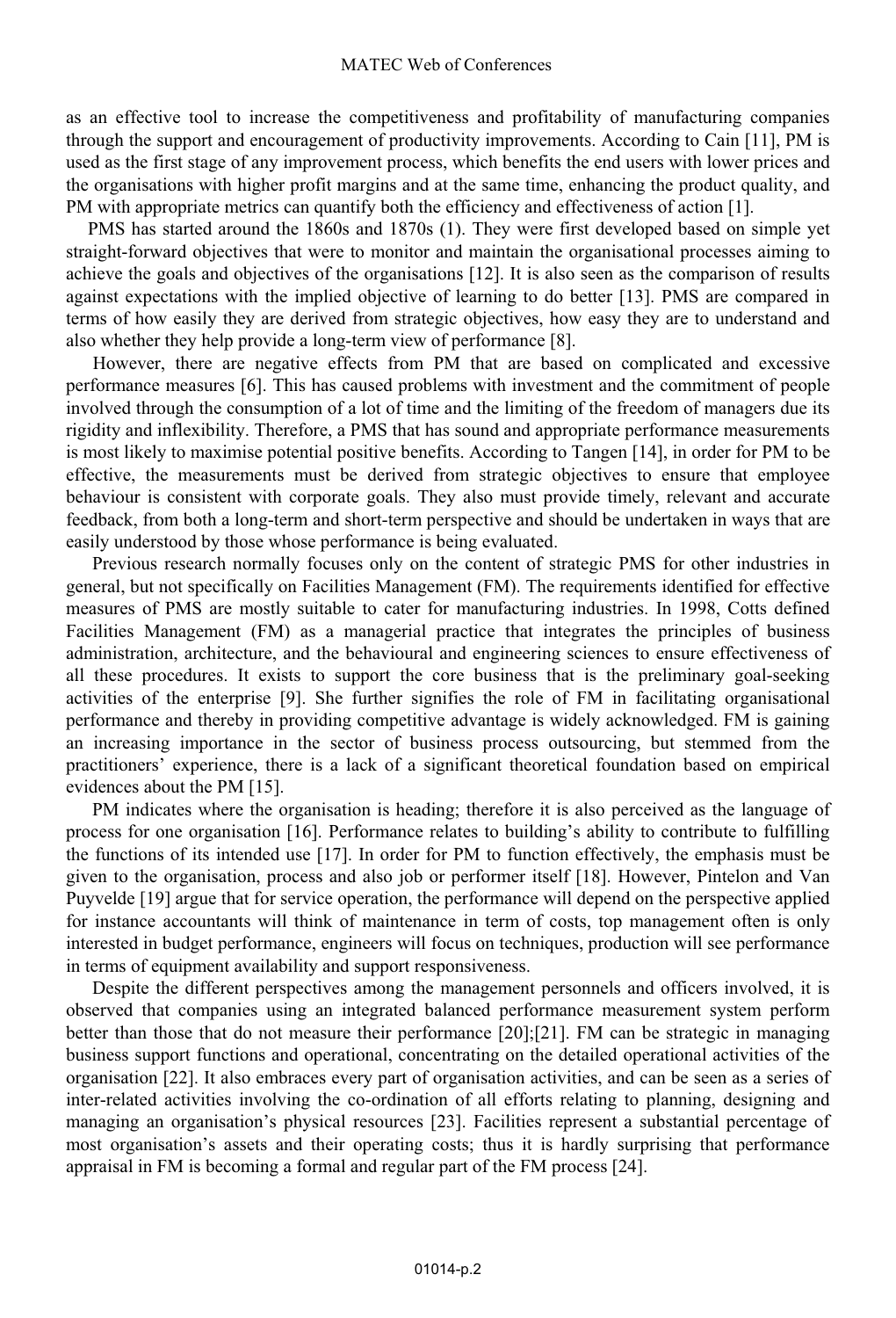# **2 Research Approach**

#### **2.1 Research Aims and Objectives**

There is a lack of systematic process for determining appropriate measurements where an exploratory approach to the area of PM in FM organisations was preferred one as the problem of lack of construct validity is general rather than specific [9]. Hudson *et al*., [25] also believes that current research in the general area of PM is inadequate in respect of the specific SME context. Most research in FM focuses on the role of the corporate real estate function, outsourcing decisions or more general management issues [26]. Previous studies in performance tend to measure profitability, economics and environmental issues and recently issues on sustainability but there is lacking of studies that focus on performance purely from the FM perspective [27]. There is a causal link between FM practices and performance, prompting the evaluation researchers to question whether performance evaluation does in fact add value and enhance organisational performance [24]. There is also limited KPIs that can be used in FM, the framework tested based on the measures from other indicators are too general for FM service specification [27]. Managers may need to take a wider look at the stakeholders of the organisation, and their various priorities, for a richer understanding of these ambiguous concepts [28]. Although the area of PM is not new, the constructs are neither well-established nor standardised across and even within FM disciplines giving an abundance area for investigation. Therefore, there is a need to determine, verify and integrate the axioms of modern PM in the context of FM Amaratunga [9].

This research aims to explore the PMS in FM particularly in the context of Malaysian industry. Therefore, it seeks to understand the current knowledge and implementation of PMS by the FM to get an overview of the PMS implementation by the FM practitioners.

### **2.2 Methodology**

A questionnaire survey was conducted to the FM practitioners in Malaysia, with 37 respondents responded to the survey that comprises of both structured and open-ended questions. The, respondents were asked on the background information, and their knowledge in FM, Strategic FM and also the implementation of PMS in FM. The PMS section seeks to investigate the implementation of PMS by the respondents and its background; the service improvement resulted from the PMS and also to get the respondents' opinions on the barriers or problems in the implementation of PMS. The questionnaires survey adopt both attitude rating scales that is simple attitude scaling (i.e Yes, No and Not Sure) and Likert Scale ranging from very negative to very positive is used to allow respondents to indicate their level of agreements/ perceptions (i.e Highly Disagree to Highly Agree).

# **3. Results and Discussions**

#### **3.1 Respondents Background**

A total of 37 responses were received from the online survey including 2 of which are incomplete. All 35 respondents of the survey are from Malaysia and are all FM practitioners with 3 different job titles; FM executives (60%), FM manager (28.6%) and also FM assistant manager  $(11.4\%)$  as stated in. Most of them work in a large  $(48.6\%)$  and medium organisations  $(40\%)$  while only 11.4% were in small organisations. The majority of the FM practitioners have been involved in FM industry for more than 3 years (71.5%).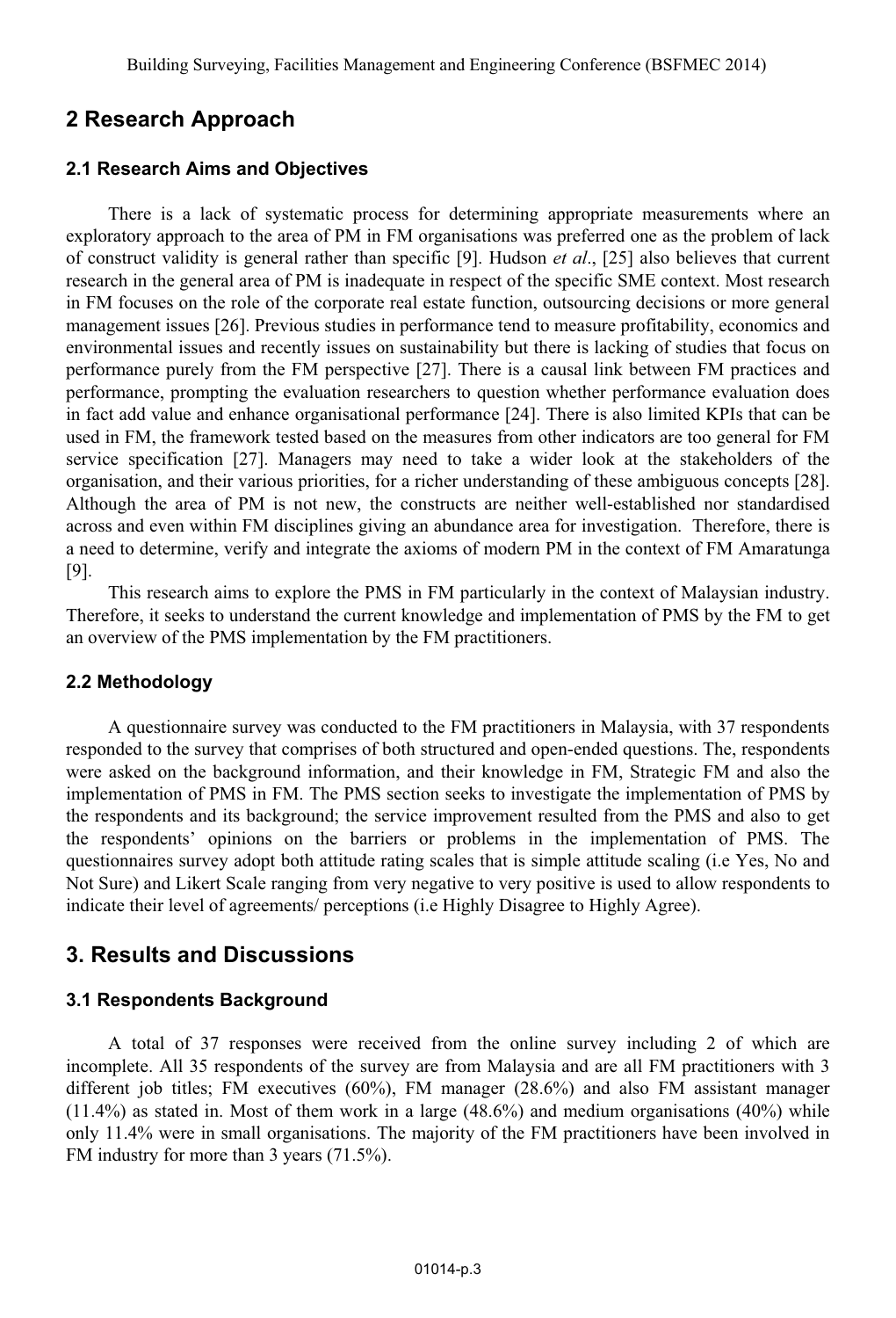#### **3.2 Strategic FM**

Respondents were also requested to select the level of FM implementation being practised by their respective companies. 63% of them are using Operational FM while only 37% are using Strategic FM .This shows that traditional method is still widely adopted in Malaysia. Further analysis on the 13 respondents that are practicing Strategic FM shows that majority of them (69%) agree that strategic FM improves their service quality and 62% of them strongly agree that Strategic FM helps to prioritise FM needs. In spite of this, majority of them (62%) stated that their companies do not adhere to Strategic FM standards or guidelines when practicing FM as shown in Table 1.0.

| <b>Table 1:</b> Results on variables tested for Strategic FM  |                              |  |  |  |
|---------------------------------------------------------------|------------------------------|--|--|--|
| Variables                                                     | Highest Selection (%)        |  |  |  |
| Strategic FM improves our service quality                     | 69%<br>Agree                 |  |  |  |
| Strategic FM helps to prioritise FM needs                     | <b>Strongly Agree</b><br>62% |  |  |  |
| My company adheres to Strategic FM standards/ guidelines when | Disagree<br>62%              |  |  |  |
| practising FM                                                 |                              |  |  |  |

Pearson Chi-square test was used to analyse the differences within the organisation types on the implementation of FM Strategies ( $p > 0.005$ ). In summary, more than half of the respondents from the majority of large companies do not have FM strategies (Refer Table 2). For those that do have FM strategies, they are mainly from medium and large size companies and mostly have been using them for more than 5 years. All FM practitioners from this group also agree that FM strategies help to enhance their service delivery and 56% of them believe that FM strategies contribute to the success of their clients' corporate missions. On the other hand, a small fraction (13%) of them signifies that the FM strategies practised do not integrate with their clients' corporate objectives/ strategies. This accords closely with Barret [29], where he stated that there is a gap that fails to link FM strategies with client's strategies and FM companies have to rectify the situation in order to deliver a service that meets the clients' objectives.

|                                                    |        | . . |    |          |
|----------------------------------------------------|--------|-----|----|----------|
| Does your company have any FM Strategies? $(n=35)$ |        | Yes | No | Not Sure |
| Organisation Type                                  | Large  |     |    |          |
|                                                    | Medium |     |    |          |
|                                                    | Small  |     |    |          |
|                                                    | Total  |     |    |          |
|                                                    |        |     |    |          |

**Table 2:** Results on the implementation of FM strategies

#### **3.3 Performance Measurement System (PMS) in FM**

It was found that a large amount of respondents (60%) have no implementation of Performance Measurement System (PMS) for their FM service delivery as indicated in Table 3. One survey participant responded that the reason why PMS is not implemented is to avoid a high key performance indicator (KPI) in the service performance.

| Does your company implement any PMS for FM? | Percentage $(n=35)$ |
|---------------------------------------------|---------------------|
| Yes                                         | 40%                 |
| No                                          | 60%                 |

**Table 3:** Results on the implementation of PMS for FM

Further analysis on the respondents that implement PMS shows that half of the respondents (50%) agree that their PMS is in line with the client's corporate objectives (Refer Table 4). Similarly,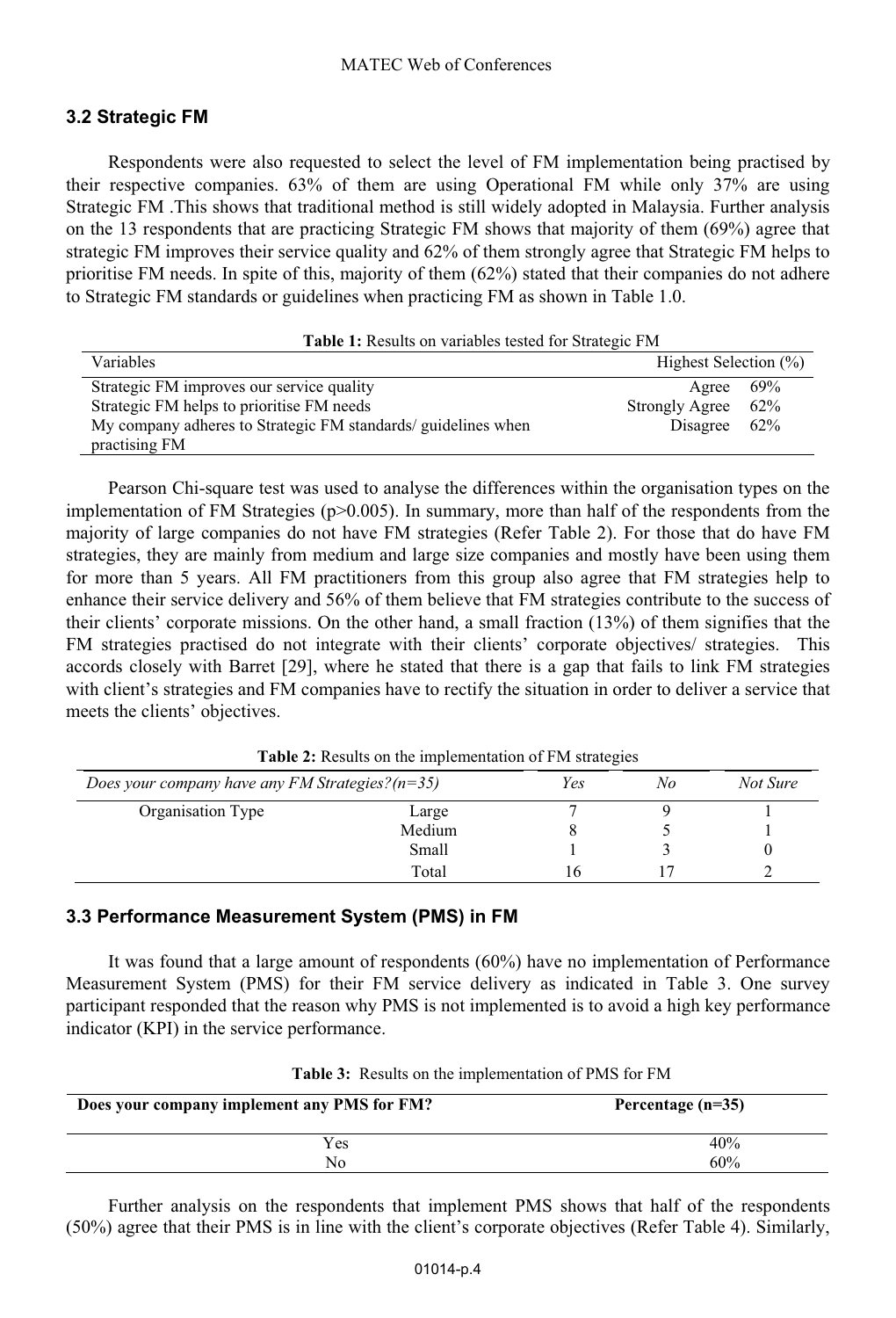43% of them agree that their performance measures are designed based on the FM strategies and that the FM performance has improved since the implementation of the PMS.

| <b>Table 4:</b> Results on respondents' level of agreements on the PMS implementation and improvement |                              |        |  |  |
|-------------------------------------------------------------------------------------------------------|------------------------------|--------|--|--|
| Variables                                                                                             | <b>Highest Selection (%)</b> |        |  |  |
|                                                                                                       |                              |        |  |  |
| Our PMS is designed based on the FM strategies                                                        | Agree                        | 43%    |  |  |
| Our PMS is in line with the client's corporate objectives                                             | Neutral                      | $50\%$ |  |  |
| Our FM performance has improved since the implementation of<br>the PMS                                | Agree                        | 43%    |  |  |
|                                                                                                       |                              |        |  |  |

#### **3.4 Barriers/Problems in Implementing PMS**

Respondents were also asked to select the problems that they face in implementing PMS or for those that do not implement PMS, the barriers that they perceive are the potentially hindering the implementation of PMS in the FM service. Table 5 shows the list of barriers/ problems in implementing PMS based on the ranks voted by the respondents. The proposed variables are derived from literature review and categorised into 4 elements namely Management, Employee, Formulation of Measures and also the Service Direction.

| Rank                | <b>Variables</b>                            | <b>Problems/Barriers in Implementing PMS</b>                     |
|---------------------|---------------------------------------------|------------------------------------------------------------------|
| 1                   | Service Direction                           | • More focused on short-term decision making                     |
| $\overline{2}$      | Service Direction                           | • Rely on software as solution                                   |
| 3                   | Service Direction                           | • Lack of strategic planning skill                               |
| 4                   | Formulation                                 | • No proper sample or guidance                                   |
| 5                   | Formulation                                 | • Problems identifying suitable measures                         |
| 6                   | Formulation                                 | • Difficulties in evaluating the relative importance of measures |
| 7                   | Service Direction                           | • Lack of awareness and understanding on the importance          |
| 8                   | Management                                  | • Unclear of objectives and benefits                             |
| 9                   | Management                                  | • Inadequate training and support                                |
| 10                  | Management                                  | • Manager's resistance                                           |
| 11                  | Management                                  | • Lack of senior management commitment                           |
| 12                  | Employee                                    | • Employee resistance to change                                  |
| 13                  | Employee                                    | • Staff turnover and problems in reallocating new roles          |
| 14                  | Employee                                    | • Reluctant to invest time and energy                            |
| 15                  | Employee                                    | • Lack of clarity/rationale                                      |
| 16                  | Formulation                                 | • Striving for perfection                                        |
| 17                  | Formulation                                 | • Unclear of the process and procedure involved                  |
| 18                  | Employee                                    | • Employee fear of status affected or stressful work conditions  |
| 19                  | Management                                  | • Organizational fears                                           |
| 20                  | <b>Service Direction</b>                    | • Priorities in other management aspect                          |
| 21                  | Others                                      |                                                                  |
|                     | [Management]                                | • Time and energy consuming for managers to focus on             |
|                     |                                             | • Burdened with current workload                                 |
|                     |                                             | • Need support from top management                               |
| [Employee]          |                                             | • Time consuming to train employees                              |
| [Formulation]       | • Do not know where to start/starting point |                                                                  |
|                     |                                             | • Lack of resources                                              |
| [Service Direction] | • Not clear of the long-term goal           |                                                                  |

**Table 5:** Problems or barriers in implementing PMS

Results from Table 5 signify that the top three problems identified in the implementation of PMS are rooted in Service Direction where most of the respondents are more focused on the short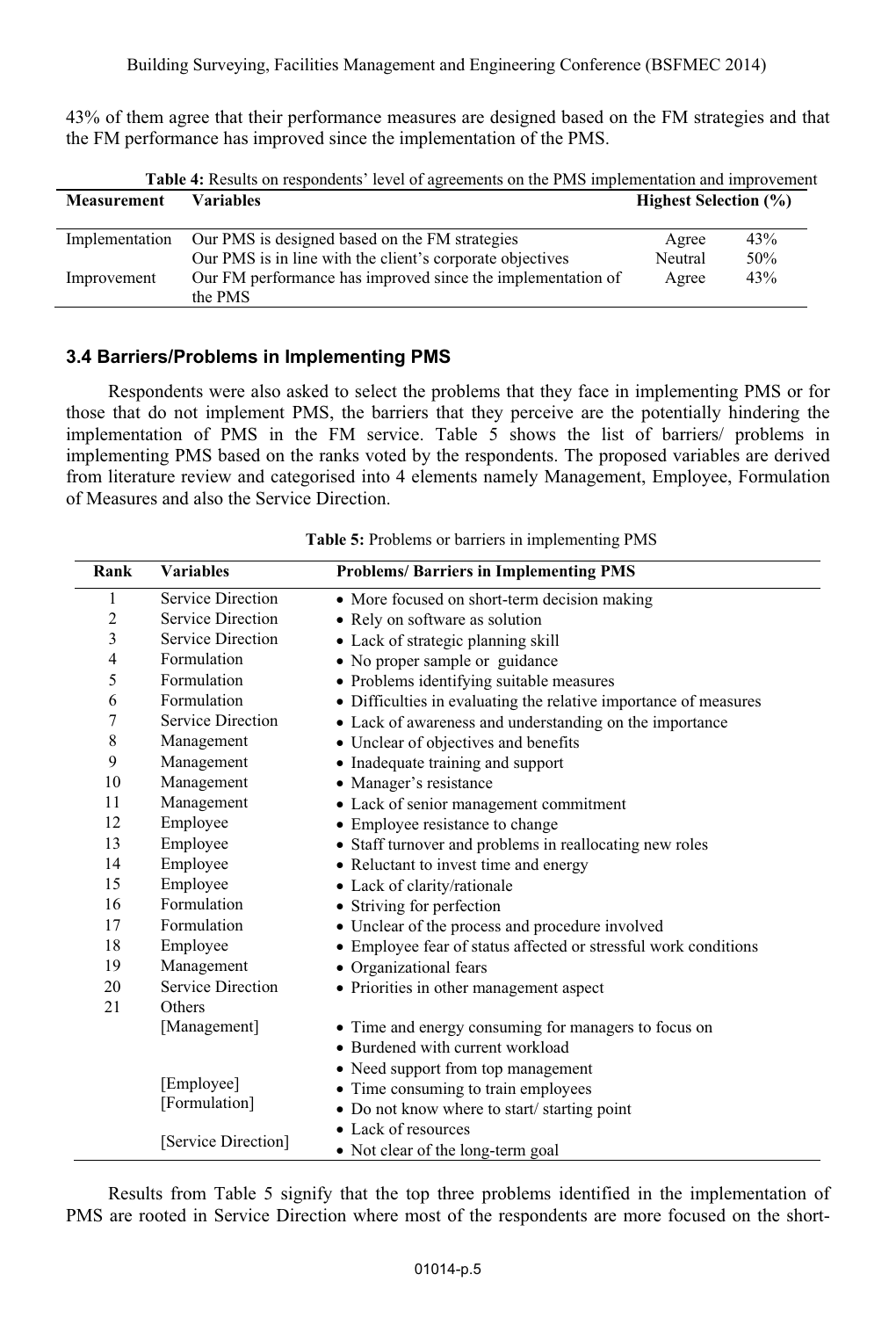term decision-making or goal only rather than considering the long-term goal. They were also more reliant on the software tool as the problem solution and most importantly they believed that lack of strategic planning skill in planning for the performance monitoring and evaluation is also the problem and barrier in implementing PMS. The respondents also provided some problems that are not listed but which they believed are among the contributing factors, for instance they believed that it is both time- and energy-consuming for managers to focus on the implementation of PMS and also to train employees. They also believed that they were much burdened with current workload and PMS is not something that they would want to look into. They further believed that the top management needs to give full support for the PMS implementation to ensure its effectiveness.

As for the formulation of measures, they had no idea of where to start and how to work on designing a PMS considering the lack of resources that they have. One of their responses was also that they were not clear regarding the long-term goal of PMS and the long-term benefits behind its implementation. In general, it can be seen that the lack of strategic planning, service direction and management skills and goals are the factors that hamper the implementation of PMS for FM in Malaysia. The scenario fits with the slow progress of FM development in Malaysia, where there is a lack of guidelines and procedures towards enhancing standard service delivery. The implementation of PMS as a strategic step forward is considered new and alien to the FM service sectors there, as the industry is still immature.

# **4 Conclusions**

The overall survey findings show that FM industry in Malaysia is still not fully developed and yet to be up to par with FM industries in other countries. With majority of the FM practitioners are still implementing operational FM and no performance measurement system in their practice, the future of this industry in Malaysia is hard to be predicted. The industry appears to be passive as there is little development in FM industry since the first statement in 2001 by the then Deputy Prime Minister of Malaysia Datuk Seri Abdullah Badawi on the need of change in the providing good services and improve the upkeep of buildings. Similarly, the implementation of PMS is relatively low among the FM practitioners. In spite of that, the practitioners that implement PMS understood the importance of having the PMS that is line with the FM strategies and corporate objectives. They also show positive feedback in seeing the improvement and benefits with the practice of PMS in their daily service delivery. Based on the results derived from the pilot study, this research will take a step forward in exploring the appropriate performance measures for FM targeting for each FM service aspect. This study will also look at the possibility in designing and developing a performance measures framework based on the literature review and data collected from FM service companies in UK where the industry is progressive. The PMS Framework in FM that will be developed at the end of this research is anticipated to improve the current development of FM in Malaysia particularly in the context of PM implementation and FM profession and service delivery.

# **5 Acknowledgement**

Special thanks to Prof Michael Pitt from University College London; Bartlett School of Graduate Studies, University College London; University of Malaya; and Ministry of Higher Education for the cooperation and arrangements made in conjunction with the conduct of this research. The cooperation given by all the FM practitioners participating in this research is highly appreciated.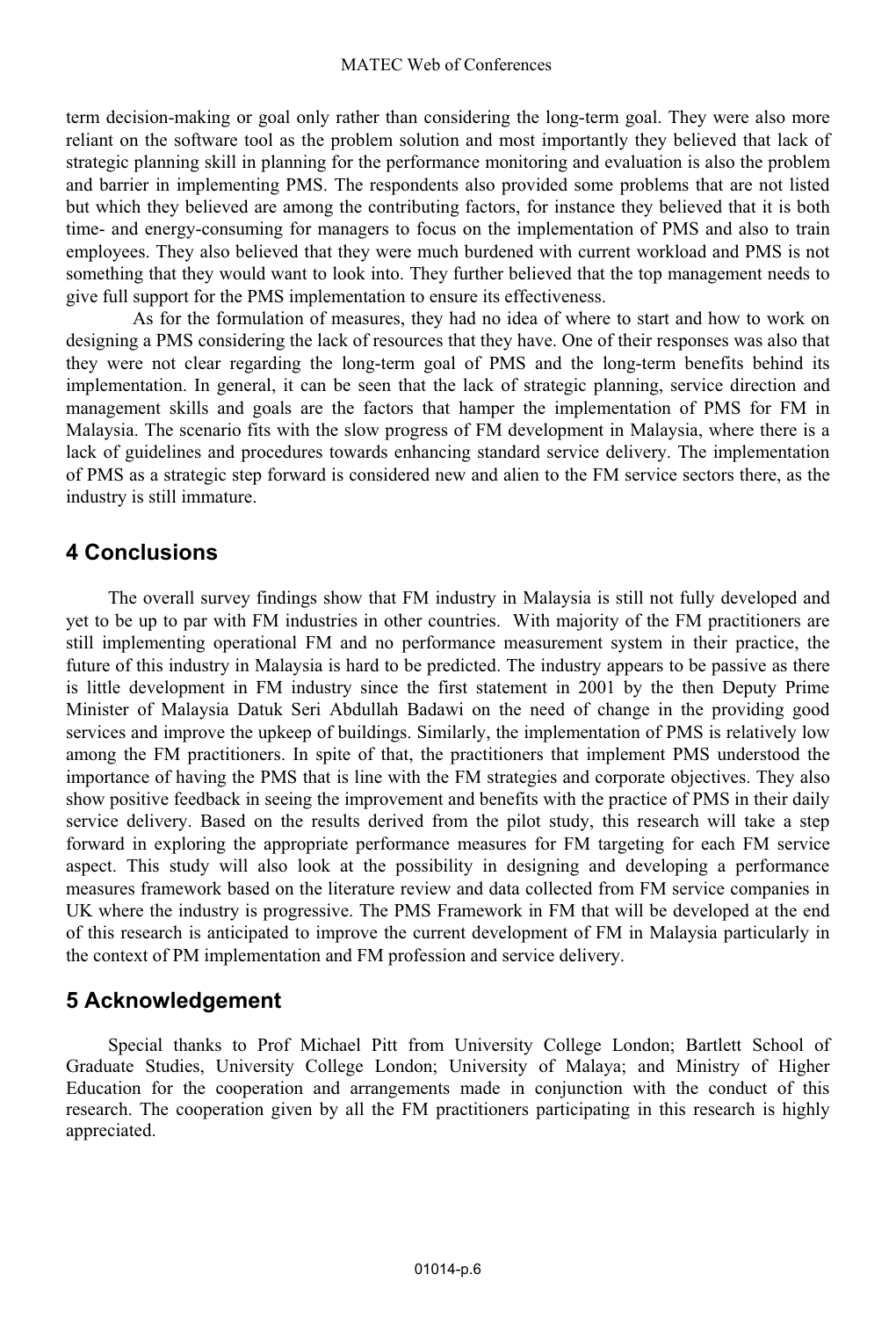# **References**

- 1. Neely, A., Gregory,M. and Platts,K. (1995). Performance measurement system design: a literature review and research agenda. International Journal of Operations & Production Management, Vol. **15** No.4, pp.80-116.
- 2. Parida, A. and Kumar,U. (2006). Maintenance Performance Measurement (MPM): Issues and Challenges. Journal of Quality in Maintenance, Vol. **12** No.3 pp.239-251.
- 3. Bititci, U., Carrie, A. and McDevitt, L. (1997). Integrated performance measurement systems: a development guide. International Journal of Operations & Management, Vol. **17** No.5, pp. 522- 534.
- 4. Kagioglou, M., Cooper, R. and Aouad, G. (2001). Performance management in construction: a conceptual framework. Construction Management & Economics, 19, 85- 95.
- 5. Parker, C. (2000). Performance Measurement. Work study, **49** (2), 63-66.
- 6. Martinez, V. (2005). Performance measurement systems: mix effects. http://euram2005.wi.tum.de [Accessed on: 18 May 2011.
- 7. Baldwin, A., McCaffer, R. and Osman, I. I. (2001). Project performance in a contracting organisation: Analysis, evaluation and development. Proceedings of CIB World Congress, Willington, New Zealand.
- 8. Tangen, S. (2003). An Overview of Frequently used Performance Measures. Work Study, Vol. **52** No.7, pp. 347-354.
- 9. Amaratunga, D. (2000). Assessment of Facilities Management Performance. Property Management, Vol. **18** No. 4, pp. 258-266.
- 10. Meekings, A. (1995). Unlocking the potential of performance measurement: a practical implementation guide. Public Money and Management, Vol. **15** No. 4, p5-12
- 11. Cain, C. T. (2004). Performance Measurement for Construction Profitability. Blackwell Publishing Ltd., Oxford
- 12. Nanni, A.J., Dixon, J.R. and Vollmann, T.E. (1992). Integrated performance measurement: management accounting to support the new manufacturing realities. Journal of Management Accounting Research, Vol. **4**, pp. 1–19.
- 13. Rouse, P. and Putterill, M., (2003). An integral framework for performance measurement. Management Decision Vol. **41** No. 8, pp. 791-805.
- 14. Tangen, S. (2002). A theoretical foundation for productivity measurement and improvement of automatic assembly systems. Licentiate thesis, The Royal Institue of Technology, Stockholm
- 15. De Toni, A.F., Fornasier, A. Montagner, M. and Nonino, F. (2007). A performance measurement system for facility management: the case study of a medical service authority. International Journal of Productivity and Performance Management, Vol. **56**, Nos. 5/6, pp. 417-435.
- 16. Rose, K.H. (1995). A performance measurement model. Quality Progress, February, pp. 63-66.
- 17. Williams, B. (1993). What a performance!. Property Management, Vol. **11**, No. 3, pp. 190-199.
- 18. Rummler, G.A. and Brache, A.P. (1995). Improving Performance: How to Manage the White Space on the Organisation Chart. San Francisco: Jossey-Bass Publishers.
- 19. Pintelon, L. and Van Puyvelde, F. (1997). Maintenance performance reporting systems: some experiences. Journal of Quality in Maintenance Engineering, Vol. **3** No. 1, pp.4 – 15
- 20. Kennerly, M. and Neely, A. (2003). Measuring Performance in A Changing Business Environment. International Journal of Operation & Production Management, Vol. **23** No. 2, pp. 213-29
- 21. Lingle, J. H. and Schiemann, W. A. (1996). From balanced scorecard to strategy gauge. Is measurement worth it?. Management Review, March, pp. 56-62.
- 22. Baharum, M.R. and Pitt, M. (2009). Determining a conceptual framework for green FM intellectual capital. Journal of Facilities Management, Vol. **7** No. 4, pp. 267-282.
- 23. Becker, F. (1990). The total workplace. Van Nostrand Reinhold, New York, NY
- 24. Amaratunga, D. and Baldry, D. (2000). Assessment of facilities management performance in higher education properties. Facilities, No. 7/8, pp. 293-301.